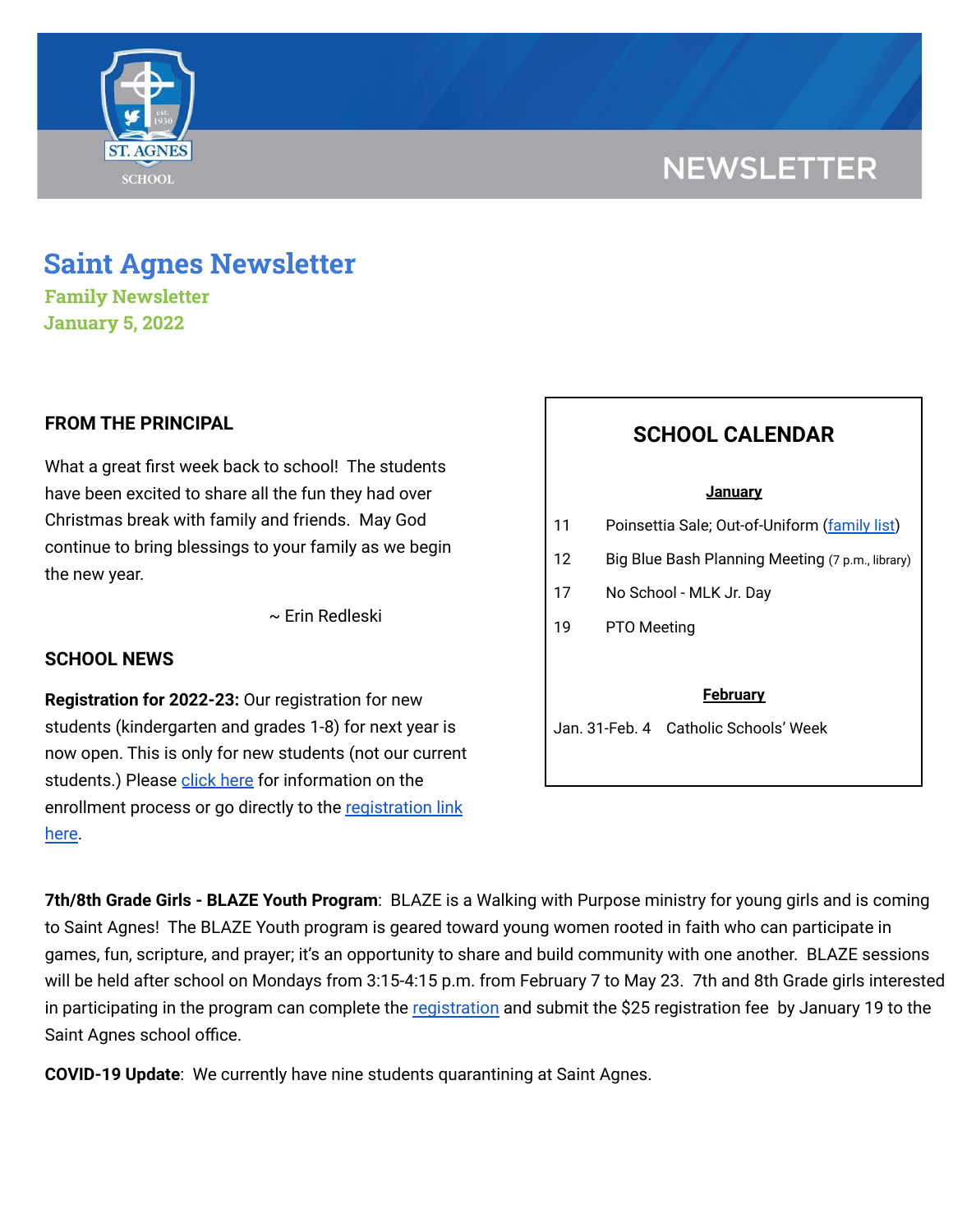**Volunteer Opportunities in the Library:** Are you looking for flexible service hours? The library is in need of volunteers to laminate new books. You can laminate books in the library on Mondays or Fridays, or materials can be sent home to laminate at your convenience. Volunteers are also needed to check out books and help reshelve books during library classes on Mondays and Fridays. Please contact Mrs. Egan for more information! negan@saintagnes.com

# **PTO**

**Poinsettia Sale Out-of-Uniform**: Thank you to all families who supported the poinsettia sale. Your support helped raise \$4,350 for the PTO/school. Students of [families](https://docs.google.com/document/d/1l9XsGYhXi88Hm9sUpKEx-EiqjVXw9BnlKJbou1N_KvI/edit?usp=sharing) who sold five or more poinsettias may be out-of-uniform on Tuesday, January 11.

**Big Blue Bash Cash! Cash! Cash! Raffle is Back**: The CASH, CASH, CASH Grand Prize Raffle is returning. Tickets will come home today with the youngest member of each school family. If each family sells at least 10 tickets, it will help us reach our goal of \$25,000! For more information about the CASH, CASH, CASH raffle, Big Blue Bash in general, how to help and why we host it, click [here!](https://bbb2022.givesmart.com/)

**Save the Date - Father/Daughter Winter Wonderland Dance:** This year the dance will be held in Murphy Hall at St. Agnes. It will be on Saturday, January 29th from 7pm-10pm. More information to follow. Order tickets through givesmart at this link. <http://wildcats21.givesmart.com/>

**Save the Date - Big Blue Bash is April 1, 2022:** This year, Big Blue Bash is Back for the Future! Planning is underway and we are looking for committee members to assist with decorations, silent auction and more. The next meeting will be in the school library on January 12 at 7pm. Anyone is welcome to join! This is a great way to fill your school service hours and all help is welcomed. For more information about the Big Blue Bash, how to help and why it is such a Big Blue Deal, click [here!](https://bbb2022.givesmart.com/)

**Wildcat Social:** Get Ready Ladies! The next Wildcat Social event, "Hangover Christmas" is right around the corner on Friday, January 7th from 7pm until (?)! This will be a great get-together for all Saint Agnes moms with lots of spirits, food, and fun! The price of admission will be \$25 per person (via GiveSmart link below). Alcohol and food will be provided, but if you have a favorite, bring it along. Additionally (and optional) we will be collecting any gift cards, alcohol, or anything you have left over from the holidays to be used at the Big Blue Bash. The party will be held at Rebecca Gearing's house (791 [Riverwatch](https://www.google.com/maps/search/791+Riverwatch+Drive,+Crescent+Springs?entry=gmail&source=g) Drive, Crescent Springs) with the help of hostesses: Julie Burns, Emily Edmondson, Laura Mauller, Eliz Frederic, Julie Sweet, Stephanie Lonnemann, Jodi Doughery, Katie Rawe, Heather Randolph, and Stephanie Fieler. Please register <http://wildcats21.givesmart.com/> Any questions, contact Stephanie Lonnemann at Kenning. Stephanie@gmail.com

## **Mission Statement of Saint Agnes School**

Saint Agnes School exists to provide excellence in Catholic education while inspiring and empowering our students to live the Gospel message of Jesus Christ. As compassionate and faithful Christians, we continue to pursue our spiritual journey, achieve our highest academic potential, and be stewards of the Catholic faith to others.